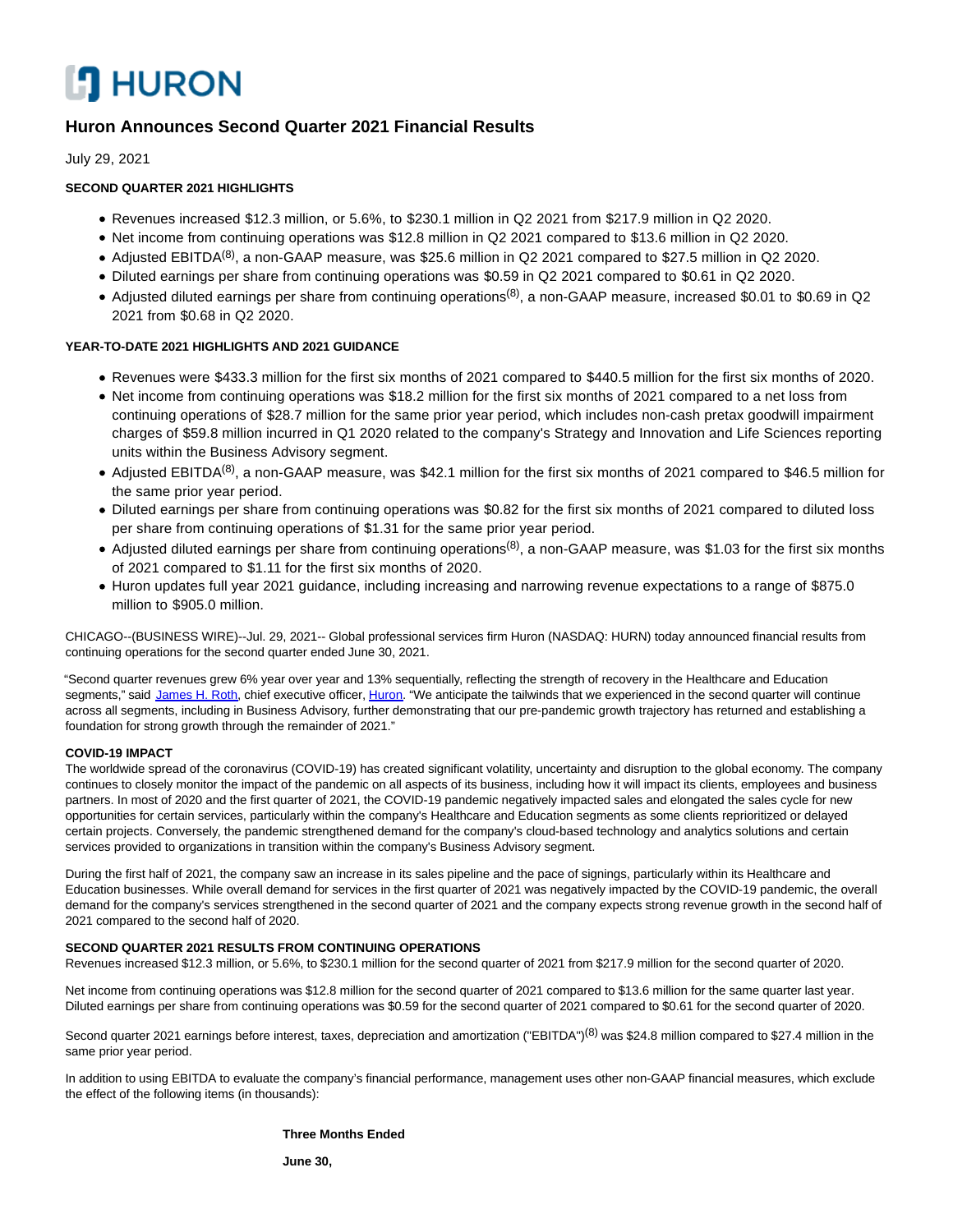|                                                 | 2021          | 2020                  |  |
|-------------------------------------------------|---------------|-----------------------|--|
| Amortization of intangible assets               | \$2,289       | \$3,194               |  |
| Restructuring and other charges                 | \$861         | \$109                 |  |
| Transaction-related expenses                    | $$ (29) $ -$$ |                       |  |
| Tax effect of adjustments                       |               | \$ (827 ) \$ (1,940 ) |  |
| Foreign currency transaction gains, net \$ (48) |               | 3(81)                 |  |

Adjusted EBITDA<sup>(8)</sup> was \$25.6 million, or 11.1% of revenues, in the second quarter of 2021, compared to \$27.5 million, or 12.6% of revenues, in the same prior year period. Adjusted net income from continuing operations<sup>(8)</sup> was \$15.1 million, or \$0.69 per diluted share, for the second quarter of 2021, compared to \$14.9 million, or \$0.68 per diluted share, for the same prior year period.

The average number of billable consultants<sup>(2)</sup> increased 1.5% to 2,628 in the second quarter of 2021 from 2,588 in the same quarter last year. Billable consultant utilization rate<sup>(3)</sup> was 73.3% during the second quarter of 2021 compared to 72.4% during the same period last year. Average billing rate per hour for our billable consultants<sup>(4)</sup> was \$206 for the second quarter of 2021 compared to \$200 for the same prior year period. The average number of full-time equivalent professionals<sup>(6)</sup> was 257 in the second quarter of 2021 compared to 271 for the same period in 2020. The average number of Healthcare Managed Services employees<sup>(7)</sup> was 431 in the second quarter of 2021 compared to 94 for the same period in 2020. This operating data has been revised from previously reported amounts as the company began assessing its operating performance by the following three employee types in the second quarter of 2021: billable consultants, full-time equivalents, and Healthcare Managed Services employees.

#### **YEAR-TO-DATE 2021 RESULTS FROM CONTINUING OPERATIONS**

Revenues were \$433.3 million for the first six months of 2021 compared to \$440.5 million for the first six months of 2020.

Net income from continuing operations was \$18.2 million for the first six months of 2021, compared to a net loss from continuing operations of \$28.7 million for the first six months of 2020. Diluted earnings per share from continuing operations was \$0.82 for the first six months of 2021, compared to diluted loss per share from continuing operations of \$1.31 for the first six months of 2020. Results for the first six months of 2020 reflect non-cash pretax charges totaling \$59.8 million to reduce the carrying value of goodwill in the company's Strategy and Innovation and Life Sciences reporting units within the Business Advisory segment.

 $EBITDA<sup>(8)</sup>$  was \$40.0 million for the first six months of 2021, compared to a loss before interest, taxes, depreciation and amortization of \$16.3 million for the same prior year period.

In addition to using EBITDA to evaluate the company's financial performance, management uses other non-GAAP financial measures, which exclude the effect of the following items (in thousands):

|                                                | <b>Six Months Ended</b> |                         |  |
|------------------------------------------------|-------------------------|-------------------------|--|
|                                                | <b>June 30,</b>         |                         |  |
|                                                | 2021                    | 2020                    |  |
| Amortization of intangible assets              | $$4,688$ $$6,403$       |                         |  |
| Restructuring and other charges                | $$1,489$ $$2,567$       |                         |  |
| Litigation and other losses (gains), net \$42  |                         | \$(150<br>$\mathcal{E}$ |  |
| Goodwill impairment charges                    | $s -$                   | \$59,816                |  |
| Loss on sale of business                       | $$ - $ \$102            |                         |  |
| Transaction-related expenses                   | \$141                   | $s -$                   |  |
| Tax effect of adjustments                      |                         | $$(1,685)$ $$(15,349)$  |  |
| Foreign currency transaction losses, net \$355 |                         | \$439                   |  |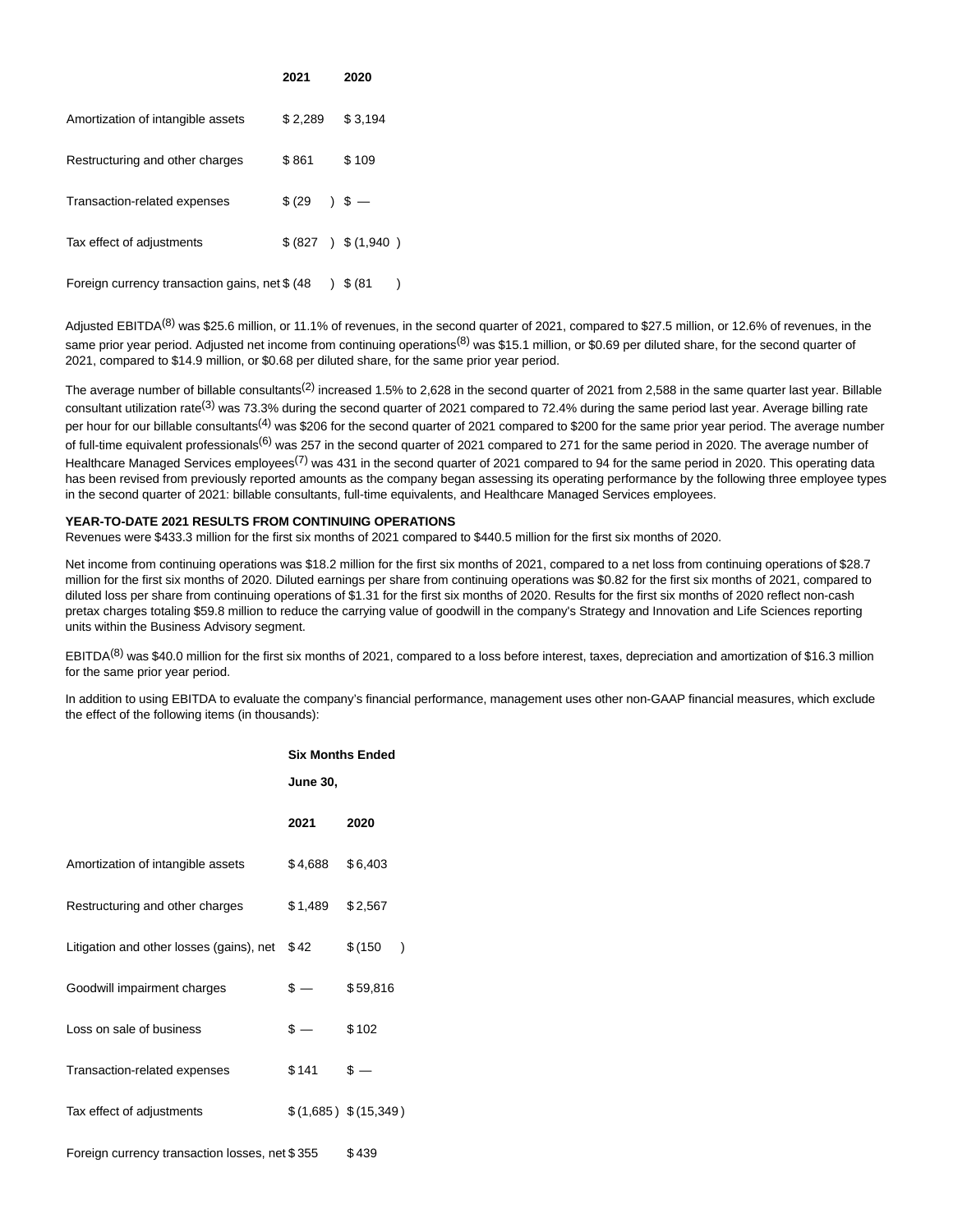Adjusted EBITDA<sup>(8)</sup> was \$42.1 million, or 9.7% of revenues, for the first six months of 2021 compared to \$46.5 million, or 10.6% of revenues, for the first six months of 2020. Adjusted net income from continuing operations<sup>(8)</sup> was \$22.9 million, or \$1.03 per diluted share, for the first six months of 2021 compared to \$24.7 million, or \$1.11 per diluted share, for the first six months of 2020.

The average number of billable consultants<sup>(2)</sup> increased 1.5% to 2,629 for the first six months of 2021 from 2,591 for the same prior year period. Billable consultant utilization rate<sup>(3)</sup> was 71.1% during the first six months of 2021 compared to 72.7% for the same prior year period. Average billing rate per hour for billable consultants<sup>(4)</sup> was \$202 for the first six months of 2021 compared to \$200 for the first six months of 2020. The average number of full-time equivalent professionals<sup>(6)</sup> was 241 for the first six months of 2021 compared to 269 for the same prior year period. The average number of Healthcare Managed Services employees<sup>(7)</sup> was 270 in the first half of 2021 compared to 93 for the same period in 2020. This operating data has been revised from previously reported amounts as the company began assessing its operating performance by the following three employee types in the second quarter of 2021: billable consultants, full-time equivalents, and Healthcare Managed Services employees.

#### **OPERATING SEGMENTS**

Huron's results reflect a portfolio of service offerings focused on helping clients address complex business challenges.

The company's year-to-date 2021 revenues by operating segment as a percentage of total company revenues are as follows: Healthcare (42%); Business Advisory (33%); and Education (25%). Financial results by segment are included in the attached schedules and in Huron's forthcoming Quarterly Report on Form 10-Q filing for the quarter ended June 30, 2021.

#### **OUTLOOK FOR 2021**

Based on currently available information, the company increased and narrowed guidance for full year 2021 revenues before reimbursable expenses in a range of \$875.0 million to \$905.0 million. The company anticipates adjusted EBITDA as a percentage of revenues in a range of 10.8% to 11.3% and non-GAAP adjusted diluted earnings per share in a range of \$2.40 to \$2.70.

Management will provide a more detailed discussion of its outlook during the company's earnings conference call webcast.

#### **SECOND QUARTER 2021 WEBCAST**

The company will host a webcast to discuss its financial results today, July 29, 2021, at 5:00 p.m. Eastern Time (4:00 p.m. Central Time). The conference call is being webcast by NASDAQ and can be accessed from Huron's website at [http://ir.huronconsultinggroup.com.](https://cts.businesswire.com/ct/CT?id=smartlink&url=http%3A%2F%2Fir.huronconsultinggroup.com&esheet=52467917&newsitemid=20210729006075&lan=en-US&anchor=http%3A%2F%2Fir.huronconsultinggroup.com&index=3&md5=43f4faab86b619ceee89770d7556f332) A replay will be available approximately two hours after the conclusion of the webcast and for 90 days thereafter.

#### **USE OF NON-GAAP FINANCIAL MEASURES**(8)

In evaluating the company's financial performance and outlook, management uses EBITDA, adjusted EBITDA, adjusted EBITDA as a percentage of revenues, adjusted net income from continuing operations, and adjusted diluted earnings per share from continuing operations, which are non-GAAP measures. Management uses these non-GAAP financial measures to gain an understanding of the company's comparative operating performance (when comparing such results with previous periods or forecasts). These non-GAAP financial measures are used by management in their financial and operating decision making because management believes they reflect the company's ongoing business in a manner that allows for meaningful period-to-period comparisons. Management also uses these non-GAAP financial measures when publicly providing their business outlook, for internal management purposes, and as a basis for evaluating potential acquisitions and dispositions. Management believes that these non-GAAP financial measures provide useful information to investors and others in understanding and evaluating Huron's current operating performance and future prospects in the same manner as management does, if they so choose, and in comparing in a consistent manner Huron's current financial results with Huron's past financial results. Investors should recognize that these non-GAAP measures might not be comparable to similarly titled measures of other companies. These measures should be considered in addition to, and not as a substitute for or superior to, any measure of performance, cash flows or liquidity prepared in accordance with accounting principles generally accepted in the United States.

Management has provided its outlook regarding adjusted EBITDA and non-GAAP adjusted diluted earnings per share, both of which are non-GAAP financial measures and exclude certain charges. Management has not reconciled these non-GAAP financial measures to the corresponding GAAP financial measures because guidance for the various reconciling items is not provided. Management is unable to provide guidance for these reconciling items because they cannot determine their probable significance, as certain items are outside of the company's control and cannot be reasonably predicted since these items could vary significantly from period to period. Accordingly, reconciliations to the corresponding GAAP financial measures are not available without unreasonable effort.

#### **ABOUT HURON**

Huron is a global consultancy that collaborates with clients to drive strategic growth, ignite innovation and navigate constant change. Through a combination of strategy, expertise and creativity, we help clients accelerate operational, digital and cultural transformation, enabling the change they need to own their future. By embracing diverse perspectives, encouraging new ideas and challenging the status quo, we create sustainable results for the organizations we serve. Learn more a[t www.huronconsultinggroup.com.](https://cts.businesswire.com/ct/CT?id=smartlink&url=http%3A%2F%2Fwww.huronconsultinggroup.com&esheet=52467917&newsitemid=20210729006075&lan=en-US&anchor=www.huronconsultinggroup.com&index=4&md5=3531f86568a3de1ae9558d3538179c97)

Statements in this press release that are not historical in nature, including those concerning the company's current expectations about its future results, are "forward-looking" statements as defined in Section 21E of the Securities Exchange Act of 1934, as amended, and the Private Securities Litigation Reform Act of 1995. Forward-looking statements are identified by words such as "may," "should," "expects," "provides," "anticipates," "assumes," "can," "will," "meets," "could," "likely," "intends," "might," "predicts," "seeks," "would," "believes," "estimates," "plans," "continues," "guidance," or "outlook" or similar expressions. These forward-looking statements reflect the company's current expectations about future requirements and needs, results, levels of activity, performance, or achievements. Some of the factors that could cause actual results to differ materially from the forward-looking statements contained herein include, without limitation: the impact of the COVID-19 pandemic on the economy, our clients and client demand for our services, and our ability to sell and provide services, including the measures taken by governmental authorities and businesses in response to the pandemic, which may cause or contribute to other risks and uncertainties that we face; failure to achieve expected utilization rates, billing rates and the number of revenue-generating professionals; inability to expand or adjust our service offerings in response to market demands; our dependence on renewal of client-based services; dependence on new business and retention of current clients and qualified personnel; failure to maintain third-party provider relationships and strategic alliances; inability to license technology to and from third parties; the impairment of goodwill; various factors related to income and other taxes; difficulties in successfully integrating the businesses we acquire and achieving expected benefits from such acquisitions; risks relating to privacy, information security, and related laws and standards; and a general downturn in market conditions. These forward-looking statements involve known and unknown risks, uncertainties, and other factors, including, among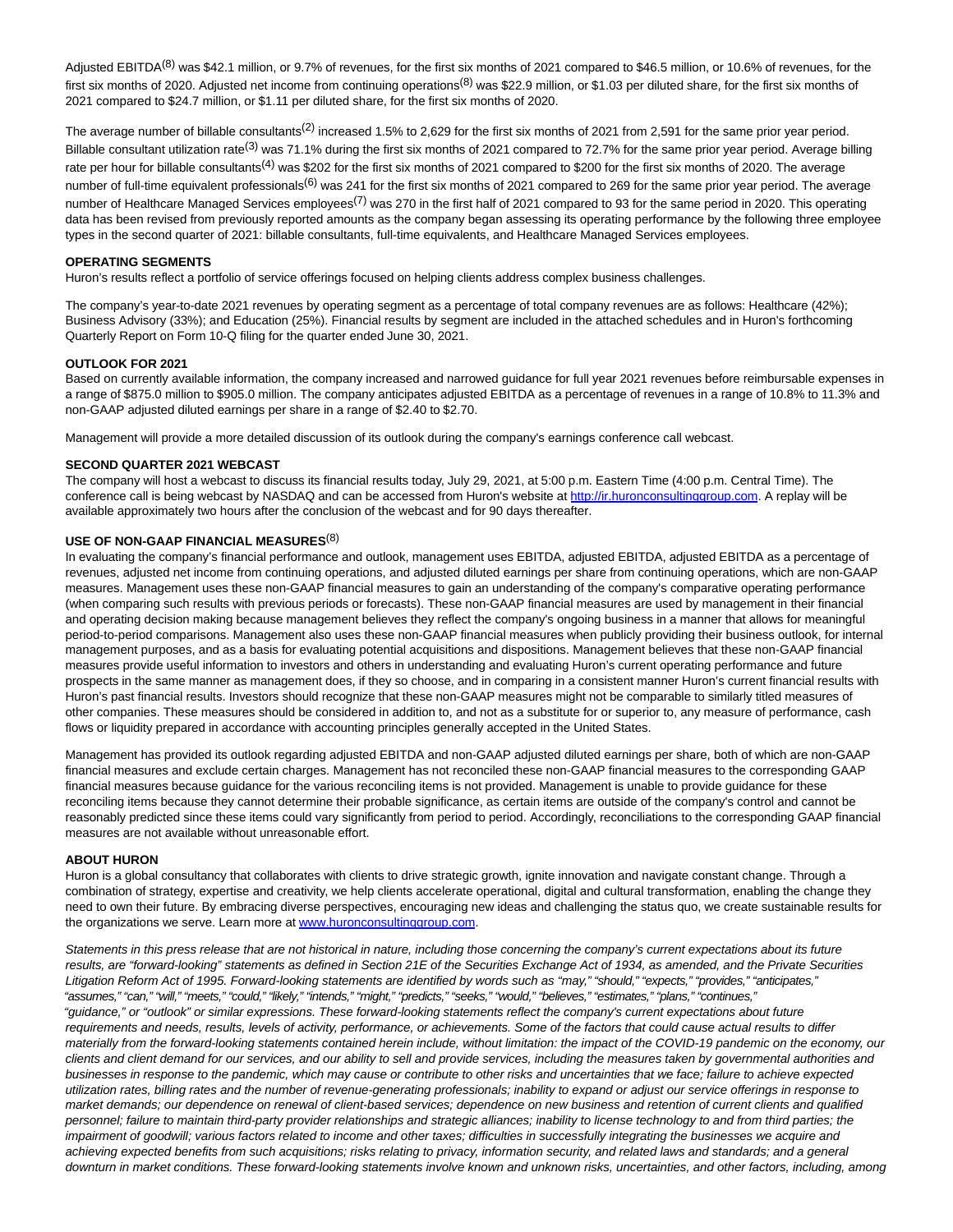others, those described under "Item 1A. Risk Factors" in Huron's Annual Report on Form 10-K for the year ended December 31, 2020 that may cause actual results, levels of activity, performance or achievements to be materially different from any anticipated results, levels of activity, performance, or achievements expressed or implied by these forward-looking statements. The company disclaims any obligation to update or revise any forwardlooking statements as a result of new information or future events, or for any other reason.

#### **HURON CONSULTING GROUP INC.**

## **CONSOLIDATED STATEMENTS OF OPERATIONS AND OTHER COMPREHENSIVE INCOME (LOSS)**

#### **(In thousands, except per share amounts)**

**(Unaudited)**

|                                                                                                                     | <b>Three Months Ended</b><br><b>June 30,</b> |                     | <b>Six Months Ended</b><br><b>June 30,</b> |           |               |
|---------------------------------------------------------------------------------------------------------------------|----------------------------------------------|---------------------|--------------------------------------------|-----------|---------------|
|                                                                                                                     | 2021                                         | 2020                | 2021                                       | 2020      |               |
| Revenues and reimbursable expenses:                                                                                 |                                              |                     |                                            |           |               |
| Revenues                                                                                                            | \$230,126                                    | \$217,857 \$433,339 |                                            | \$440,476 |               |
| Reimbursable expenses                                                                                               | 3,252                                        | 2,970               | 5,186                                      | 22,273    |               |
| Total revenues and reimbursable expenses                                                                            | 233,378                                      | 220,827             | 438,525                                    | 462,749   |               |
| Direct costs and reimbursable expenses (exclusive of depreciation and amortization shown in<br>operating expenses): |                                              |                     |                                            |           |               |
| Direct costs                                                                                                        | 161,526                                      | 149,514             | 309,641                                    | 305,762   |               |
| Amortization of intangible assets and software development costs                                                    | 910                                          | 1,334               | 1,835                                      | 2,635     |               |
| Reimbursable expenses                                                                                               | 3,316                                        | 2,866               | 5,319                                      | 22,255    |               |
| Total direct costs and reimbursable expenses                                                                        | 165,752                                      | 153,714             | 316,795                                    | 330,652   |               |
| Operating expenses and other losses (gains), net:                                                                   |                                              |                     |                                            |           |               |
| Selling, general and administrative expenses                                                                        | 45,190                                       | 44,857              | 84,956                                     | 88,303    |               |
| Restructuring charges                                                                                               | 861                                          | 109                 | 1,489                                      | 1,718     |               |
| Litigation and other losses (gains)                                                                                 |                                              |                     | 42                                         | (150)     | $\mathcal{E}$ |
| Depreciation and amortization                                                                                       | 5,446                                        | 6,193               | 10,874                                     | 12,307    |               |
| Goodwill impairment charges                                                                                         |                                              |                     |                                            | 59,816    |               |
| Total operating expenses and other losses (gains), net                                                              | 51,497                                       | 51,159              | 97,361                                     | 161,994   |               |
| Operating income (loss)                                                                                             | 16,129                                       | 15,954              | 24,369                                     | (29, 897) |               |

**Other income (expense), net:**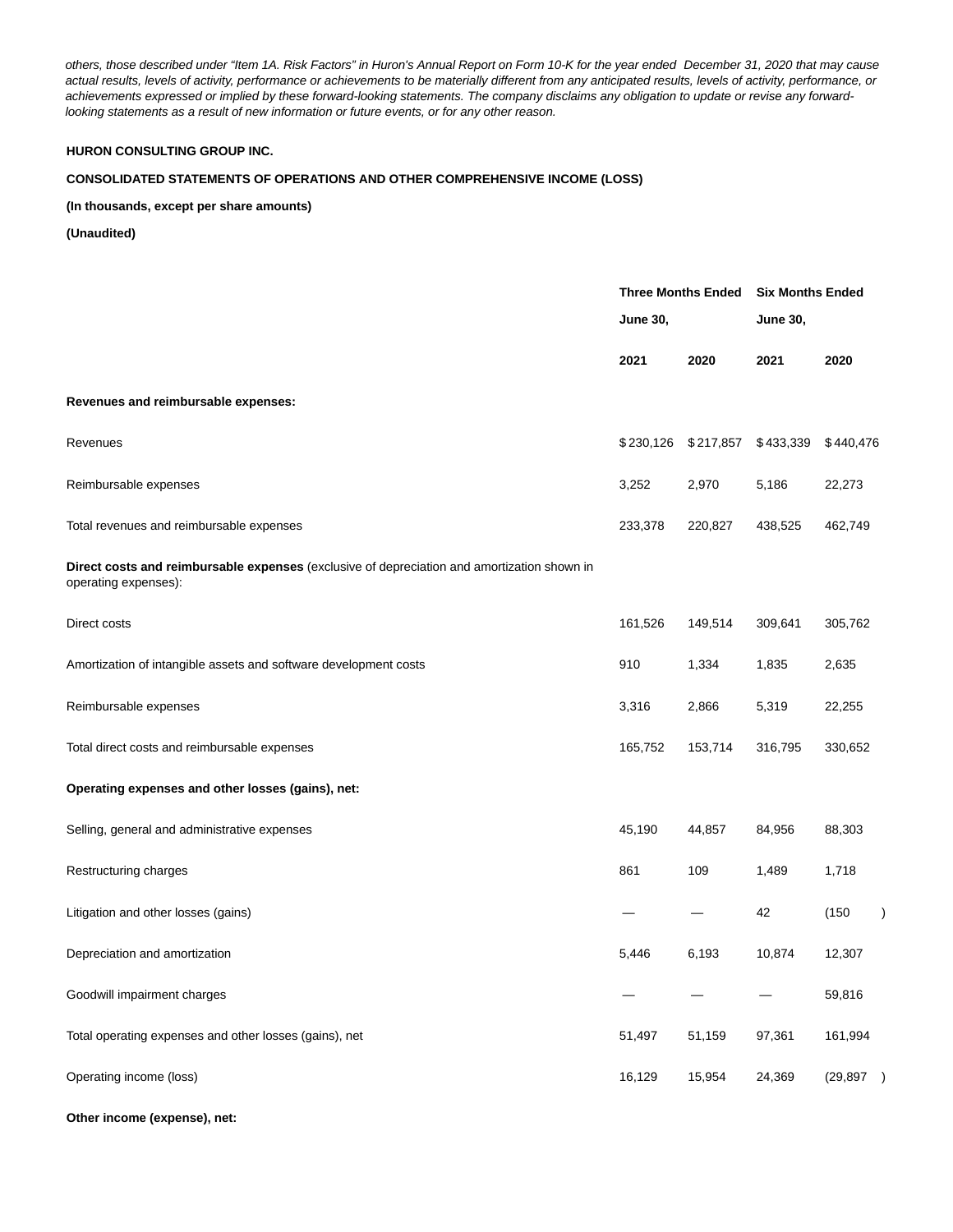| Interest expense, net of interest income                               | (2,029)  | $)$ (2,916) | )(3,748)    | (5,257)<br>$\lambda$      |           |
|------------------------------------------------------------------------|----------|-------------|-------------|---------------------------|-----------|
| Other income (expense), net                                            | 2,151    | 3,948       | 2,571       | (1, 348)<br>$\rightarrow$ |           |
| Total other income (expense), net                                      | 122      | 1,032       | (1, 177)    | $)$ (6,605)<br>$\lambda$  |           |
| Income (loss) from continuing operations before taxes                  | 16,251   | 16,986      | 23,192      | (36, 502)                 |           |
| Income tax expense (benefit)                                           | 3,454    | 3,414       | 4,990       | (7, 801)<br>$\rightarrow$ |           |
| Net income (loss) from continuing operations                           | 12,797   | 13,572      | 18,202      | (28, 701)                 |           |
| Loss from discontinued operations, net of tax                          |          | (25)        |             | (60)<br>$\lambda$         |           |
| Net income (loss)                                                      | \$12,797 | \$13,547    | \$18,202    | \$(28,761)                |           |
| Net earnings (loss) per basic share:                                   |          |             |             |                           |           |
| Net income (loss) from continuing operations                           | \$0.59   | \$0.62      | \$0.84      | \$(1.31)<br>$\rightarrow$ |           |
| Loss from discontinued operations, net of tax                          |          |             |             | (0.01)                    | $\lambda$ |
| Net income (loss)                                                      | \$0.59   | \$0.62      | \$0.84      | \$(1.32)<br>$\rightarrow$ |           |
| Net earnings (loss) per diluted share:                                 |          |             |             |                           |           |
| Net income (loss) from continuing operations                           | \$0.59   | \$0.61      | \$0.82      | \$(1.31)<br>$\rightarrow$ |           |
| Loss from discontinued operations, net of tax                          |          |             |             | (0.01)<br>$\lambda$       |           |
| Net income (loss)                                                      | \$0.59   | \$0.61      | \$0.82      | \$(1.32)<br>$\rightarrow$ |           |
| Weighted average shares used in calculating earnings (loss) per share: |          |             |             |                           |           |
| Basic                                                                  | 21,555   | 21,869      | 21,743      | 21,848                    |           |
| Diluted                                                                | 21,871   | 22,116      | 22,105      | 21,848                    |           |
| Comprehensive income (loss):                                           |          |             |             |                           |           |
| Net income (loss)                                                      | \$12,797 | \$13,547    | \$18,202    | \$(28,761)                |           |
| Foreign currency translation adjustments, net of tax                   | 82       | 104         | 482         | (675)<br>$\lambda$        |           |
| Unrealized gain (loss) on investment, net of tax                       | 1,422    | (5,678)     | $)$ (3,226) | (5,936)<br>$\lambda$      |           |
| Unrealized gain (loss) on cash flow hedging instruments, net of tax    | 218      | (1,705)     | ) 1,647     | (3, 390)<br>$\rightarrow$ |           |
| Other comprehensive income (loss)                                      | 1,722    | (7, 279)    | (1,097)     | (10,001)                  |           |
| Comprehensive income (loss)                                            | \$14,519 | \$6,268     | \$17,105    | \$ (38, 762)              |           |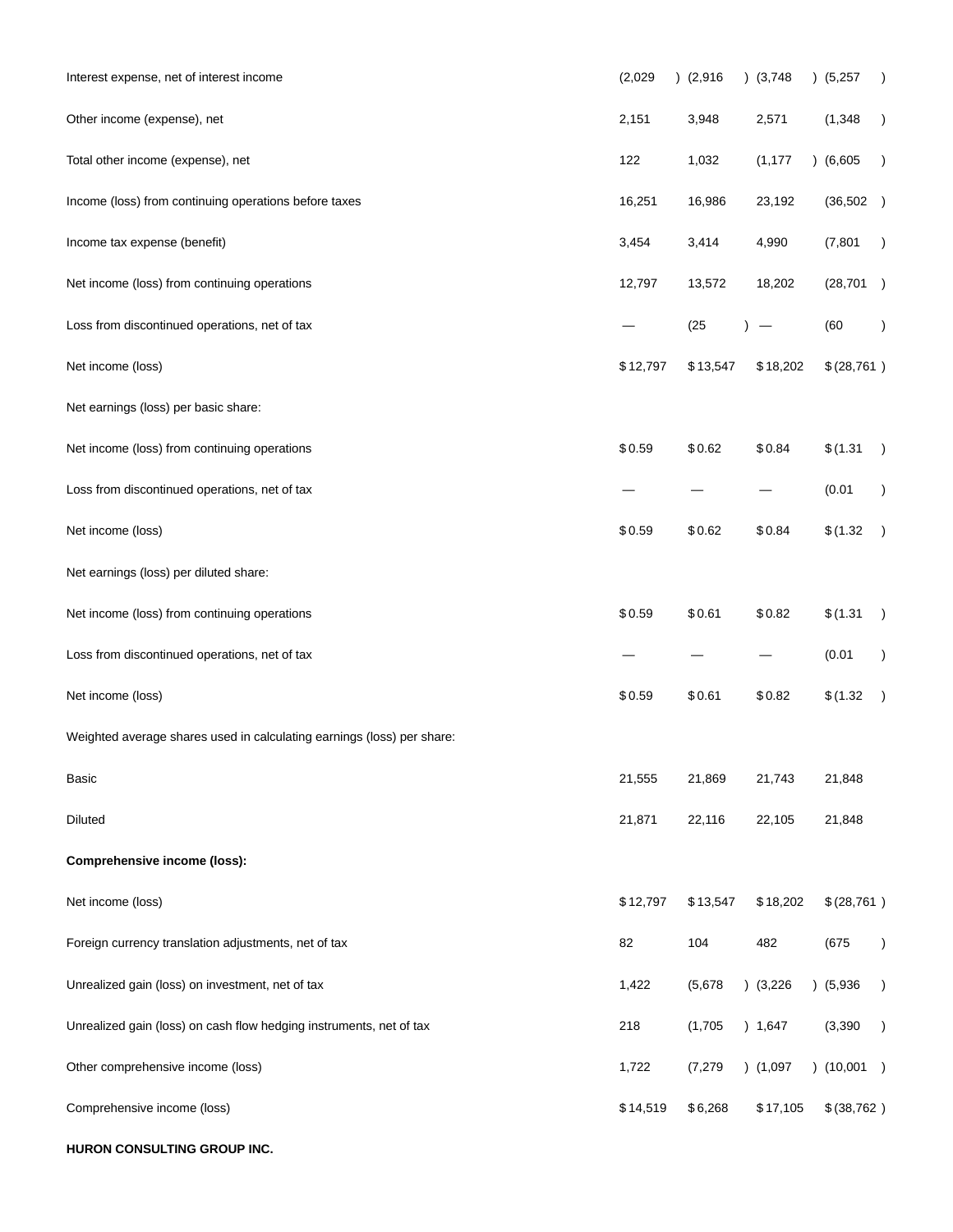## **CONSOLIDATED BALANCE SHEETS**

## **(In thousands, except share and per share amounts)**

|                                                | <b>June 30,</b><br>2021 | <b>December</b><br>31,<br>2020 |
|------------------------------------------------|-------------------------|--------------------------------|
| <b>Assets</b>                                  |                         |                                |
| Current assets:                                |                         |                                |
| Cash and cash equivalents                      | \$12,982                | \$67,177                       |
| Receivables from clients, net                  | 116,091                 | 87,687                         |
| Unbilled services, net                         | 90,119                  | 53,959                         |
| Income tax receivable                          | 1,811                   | 5,121                          |
| Prepaid expenses and other current assets      | 14,642                  | 16,569                         |
| Total current assets                           | 235,645                 | 230,513                        |
| Property and equipment, net                    | 31,271                  | 29,093                         |
| Deferred income taxes, net                     | 4,745                   | 4,191                          |
| Long-term investments                          | 66,639                  | 71,030                         |
| Operating lease right-of-use assets            | 36,575                  | 39,360                         |
| Other non-current assets                       | 64,488                  | 62,068                         |
| Intangible assets, net                         | 18,957                  | 20,483                         |
| Goodwill                                       | 597,552                 | 594,237                        |
| <b>Total assets</b>                            | \$1,055,872 \$1,050,975 |                                |
| Liabilities and stockholders' equity           |                         |                                |
| Current liabilities:                           |                         |                                |
| Accounts payable                               | \$6,318                 | \$648                          |
| Accrued expenses and other current liabilities | 19,822                  | 14,874                         |
| Accrued payroll and related benefits           | 90,158                  | 133,830                        |
| Current maturities of long-term debt           | 551                     | 499                            |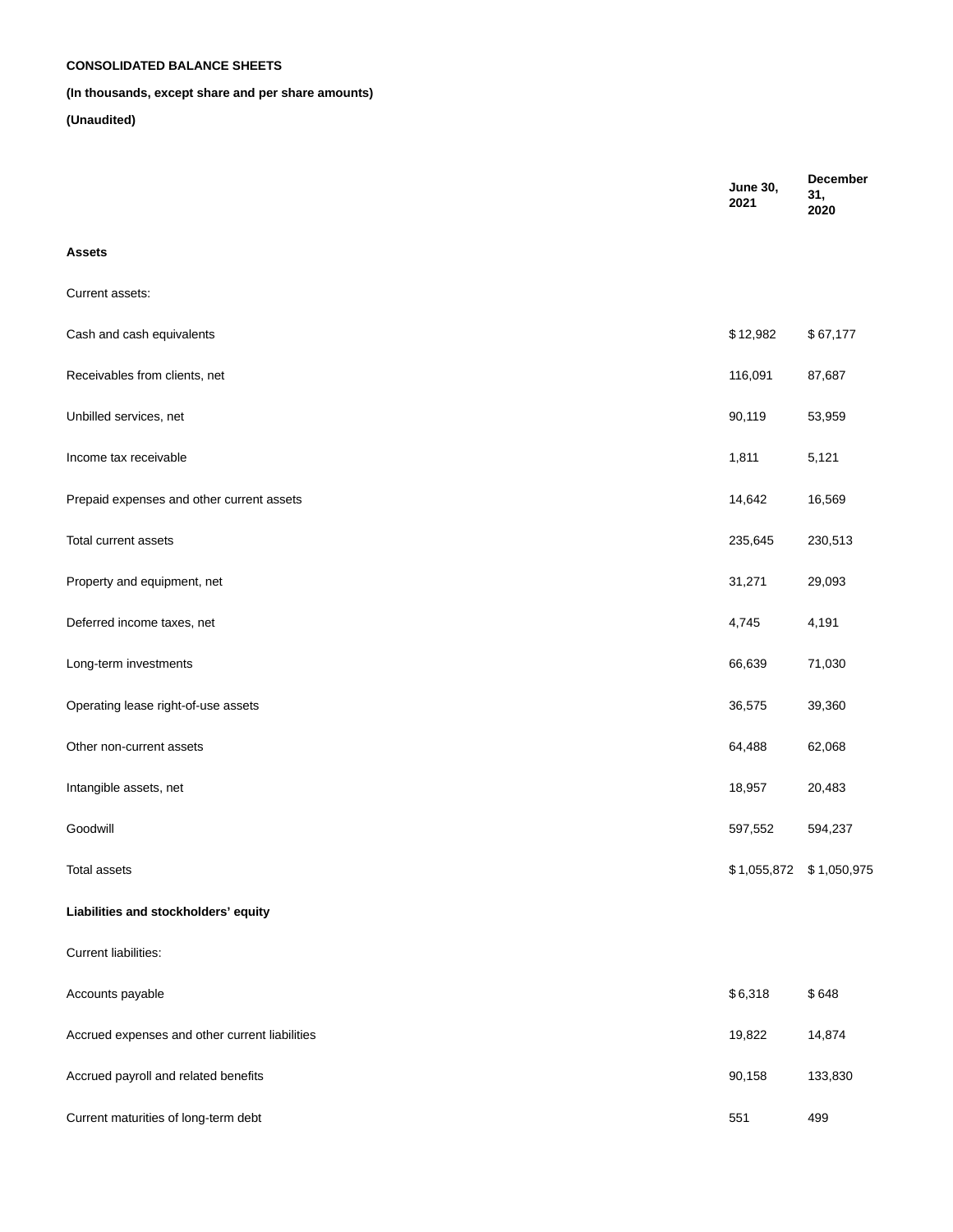| Current maturities of operating lease liabilities                                                                                                              |                         |             | 9,598   | 8,771                   |
|----------------------------------------------------------------------------------------------------------------------------------------------------------------|-------------------------|-------------|---------|-------------------------|
| Deferred revenues                                                                                                                                              |                         |             | 19,182  | 28,247                  |
| <b>Total current liabilities</b>                                                                                                                               |                         |             | 145,629 | 186,869                 |
| Non-current liabilities:                                                                                                                                       |                         |             |         |                         |
| Deferred compensation and other liabilities                                                                                                                    |                         |             | 46,843  | 47,131                  |
| Long-term debt, net of current portion                                                                                                                         |                         |             | 267,502 | 202,780                 |
| Operating lease liabilities, net of current portion                                                                                                            |                         |             | 57,324  | 61,825                  |
| Deferred income taxes, net                                                                                                                                     |                         |             | 436     | 428                     |
| Total non-current liabilities                                                                                                                                  |                         |             | 372,105 | 312,164                 |
| <b>Commitments and contingencies</b>                                                                                                                           |                         |             |         |                         |
| Stockholders' equity                                                                                                                                           |                         |             |         |                         |
| Common stock; \$0.01 par value; 500,000,000 shares authorized; 24,877,563 and 25,346,916 shares issued at June 30,<br>2021 and December 31, 2020, respectively |                         |             | 243     | 246                     |
| Treasury stock, at cost, 2,445,818 and 2,584,119 shares at June 30, 2021 and December 31, 2020, respectively                                                   |                         |             |         | ) (129,886              |
| Additional paid-in capital                                                                                                                                     |                         |             |         | 454,512                 |
| Retained earnings                                                                                                                                              |                         |             | 232,211 | 214,009                 |
| Accumulated other comprehensive income                                                                                                                         |                         |             | 11,964  | 13,061                  |
| Total stockholders' equity                                                                                                                                     |                         |             | 538,138 | 551,942                 |
| Total liabilities and stockholders' equity                                                                                                                     |                         |             |         | \$1,055,872 \$1,050,975 |
| HURON CONSULTING GROUP INC.                                                                                                                                    |                         |             |         |                         |
| <b>CONSOLIDATED STATEMENTS OF CASH FLOWS</b>                                                                                                                   |                         |             |         |                         |
| (In thousands)                                                                                                                                                 |                         |             |         |                         |
| (Unaudited)                                                                                                                                                    |                         |             |         |                         |
|                                                                                                                                                                |                         |             |         |                         |
|                                                                                                                                                                | <b>Six Months Ended</b> |             |         |                         |
|                                                                                                                                                                | <b>June 30,</b>         |             |         |                         |
|                                                                                                                                                                | 2021                    | 2020        |         |                         |
| Cash flows from operating activities:                                                                                                                          |                         |             |         |                         |
| Net income (loss)                                                                                                                                              | \$18,202                | \$(28, 761) |         |                         |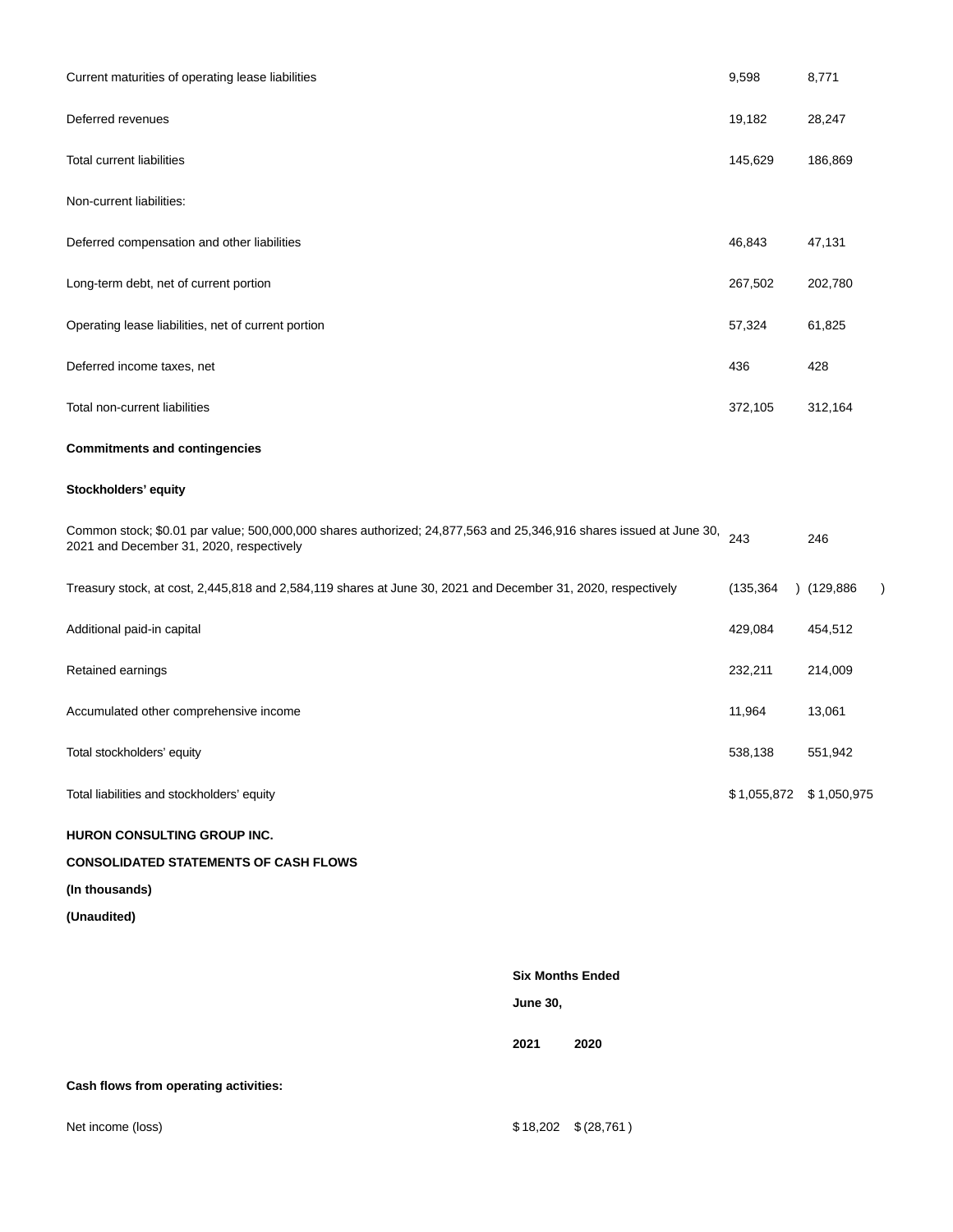Adjustments to reconcile net income (loss) to cash flows from operating activities:

| Depreciation and amortization                                                    | 12,923               |           | 14,942                  |               |
|----------------------------------------------------------------------------------|----------------------|-----------|-------------------------|---------------|
| Non-cash lease expense                                                           | 3,301                |           | 3,880                   |               |
| Share-based compensation                                                         | 11,566               |           | 14,527                  |               |
| Amortization of debt discount and issuance costs                                 | 397                  |           | 397                     |               |
| Goodwill impairment charges                                                      |                      |           | 59,816                  |               |
| Allowances for doubtful accounts                                                 |                      |           | 512                     |               |
| Deferred income taxes                                                            | (48                  |           | (15,515)                |               |
| Loss on sale of business                                                         |                      |           | 102                     |               |
| Change in fair value of contingent consideration liabilities                     | 42                   |           |                         |               |
| Other, net                                                                       | (236)                |           |                         |               |
| Changes in operating assets and liabilities, net of acquisition and divestiture: |                      |           |                         |               |
| (Increase) decrease in receivables from clients, net                             | $(27,749)$ (339)     |           |                         | $\lambda$     |
| (Increase) decrease in unbilled services, net                                    | $(36,088)$ $(3,059)$ |           |                         | $\lambda$     |
| (Increase) decrease in current income tax receivable / payable, net              | 3,366                |           | 6,546                   |               |
| (Increase) decrease in other assets                                              | (1, 117)             |           | (1,674)                 | $\lambda$     |
| Increase (decrease) in accounts payable and other liabilities                    | 5,038                |           | (2,787)                 | $\lambda$     |
| Increase (decrease) in accrued payroll and related benefits                      |                      |           | $(42, 487)$ $(53, 420)$ | $\rightarrow$ |
| Increase (decrease) in deferred revenues                                         | (9,080)              |           | 6,638                   |               |
| Net cash provided by (used in) operating activities                              | $(61,970)$ 1,805     |           |                         |               |
| Cash flows from investing activities:                                            |                      |           |                         |               |
| Purchases of property and equipment, net                                         | (5, 439)             |           | (4, 417)                | $\lambda$     |
|                                                                                  |                      |           |                         |               |
| Purchase of investment securities                                                |                      |           | (13,000)                |               |
| Investment in life insurance policies                                            | (77                  |           | (1,540)                 | $\lambda$     |
| Purchase of business                                                             | (5,886)              | $\lambda$ |                         |               |
| Capitalization of internally developed software costs                            | (2,508)              |           | (5, 184)                | $\lambda$     |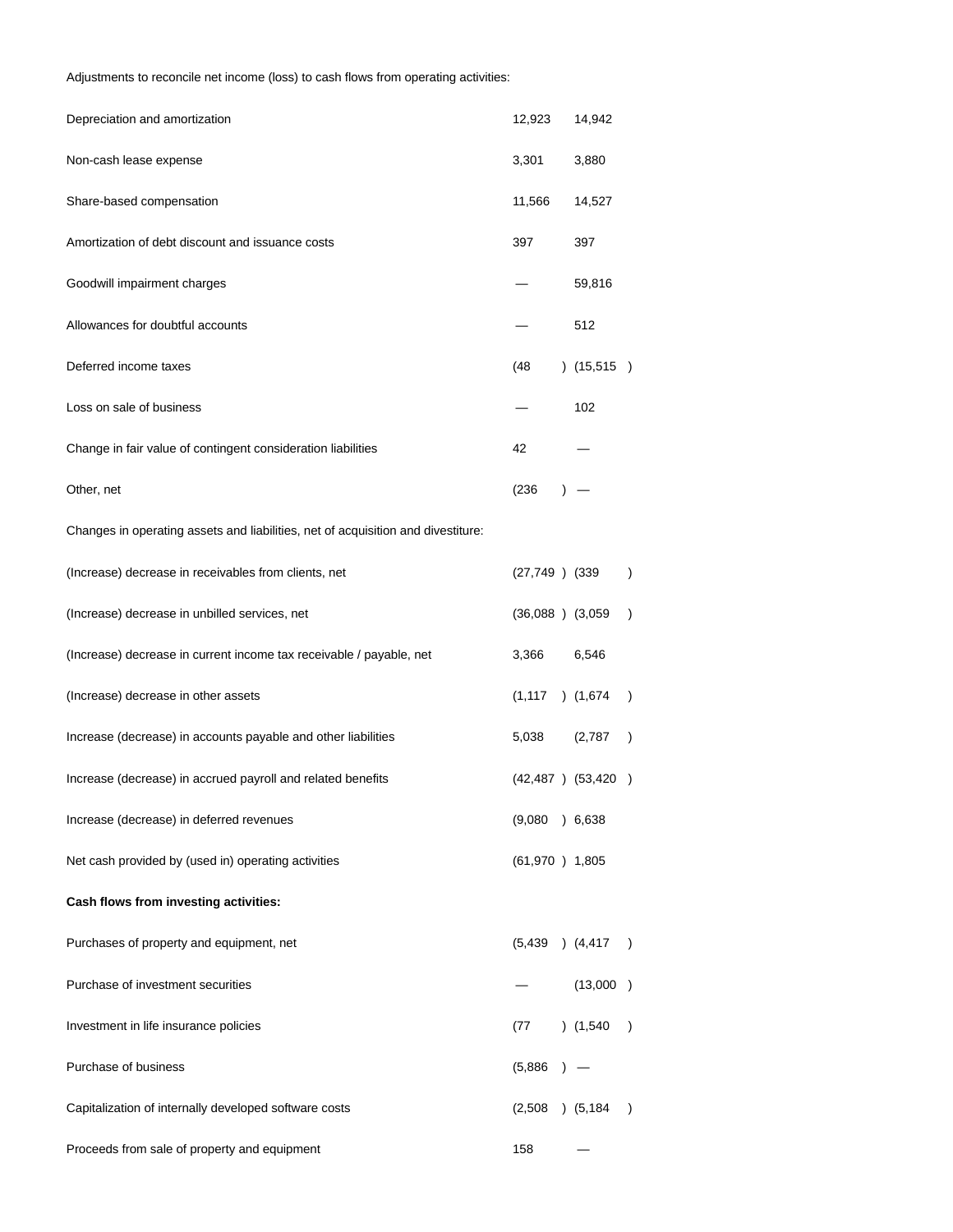| Net cash used in investing activities                | $(13,752)$ $(24,141)$  |          |               |
|------------------------------------------------------|------------------------|----------|---------------|
| Cash flows from financing activities:                |                        |          |               |
| Proceeds from exercise of stock options              | 422                    | 646      |               |
| Shares redeemed for employee tax withholdings        | (8,651)                | (7,217)  | $\rightarrow$ |
| Share repurchases                                    | $(35,243)$ $(22,115)$  |          |               |
| Proceeds from bank borrowings                        | 139,000                | 283,000  |               |
| Repayments of bank borrowings                        | $(74,270)$ $(160,263)$ |          |               |
| Net cash provided by financing activities            | 21,258                 | 94,051   |               |
| Effect of exchange rate changes on cash              | 269                    | (107)    | $\lambda$     |
| Net increase (decrease) in cash and cash equivalents | $(54, 195)$ 71,608     |          |               |
| Cash and cash equivalents at beginning of the period | 67,177                 | 11,604   |               |
| Cash and cash equivalents at end of the period       | \$12,982               | \$83,212 |               |

#### **HURON CONSULTING GROUP INC. SEGMENT OPERATING RESULTS AND OTHER OPERATING DATA (Unaudited)**

In conjunction with the company's continuous evaluation of the appropriate level of disaggregation of revenues as the company's business evolves and in consideration of a group hire of approximately 300 employees in the company's Healthcare Managed Services solution within its Healthcare segment in the second quarter of 2021, the company began assessing its operating performance by the following three employee types: billable consultants, full-time equivalents, and Healthcare Managed Services employees. The disaggregation of revenues by employee type previously reported for the three and six months ended June 30, 2020 was revised below to reflect this change. This change has no impact on the company's consolidated total revenues or total revenues by segment.

|                                                              | <b>Three Months Ended</b> | Percent   |            |      |
|--------------------------------------------------------------|---------------------------|-----------|------------|------|
|                                                              | <b>June 30,</b>           | Increase  |            |      |
| Segment and Consolidated Operating Results (in thousands):   | 2021                      | 2020      | (Decrease) |      |
| Healthcare:                                                  |                           |           |            |      |
| Revenues                                                     | \$101,357                 | \$85,356  | 18.7       | %    |
| Operating income                                             | \$27,624                  | \$21,171  | 30.5       | %    |
| Segment operating income as a percentage of segment revenues | %<br>27.3                 | 24.8<br>% |            |      |
| <b>Business Advisory:</b>                                    |                           |           |            |      |
| Revenues                                                     | \$70,908                  | \$70,470  | 0.6        | %    |
| Operating income                                             | \$14,315                  | \$16,684  | (14.2)     | $\%$ |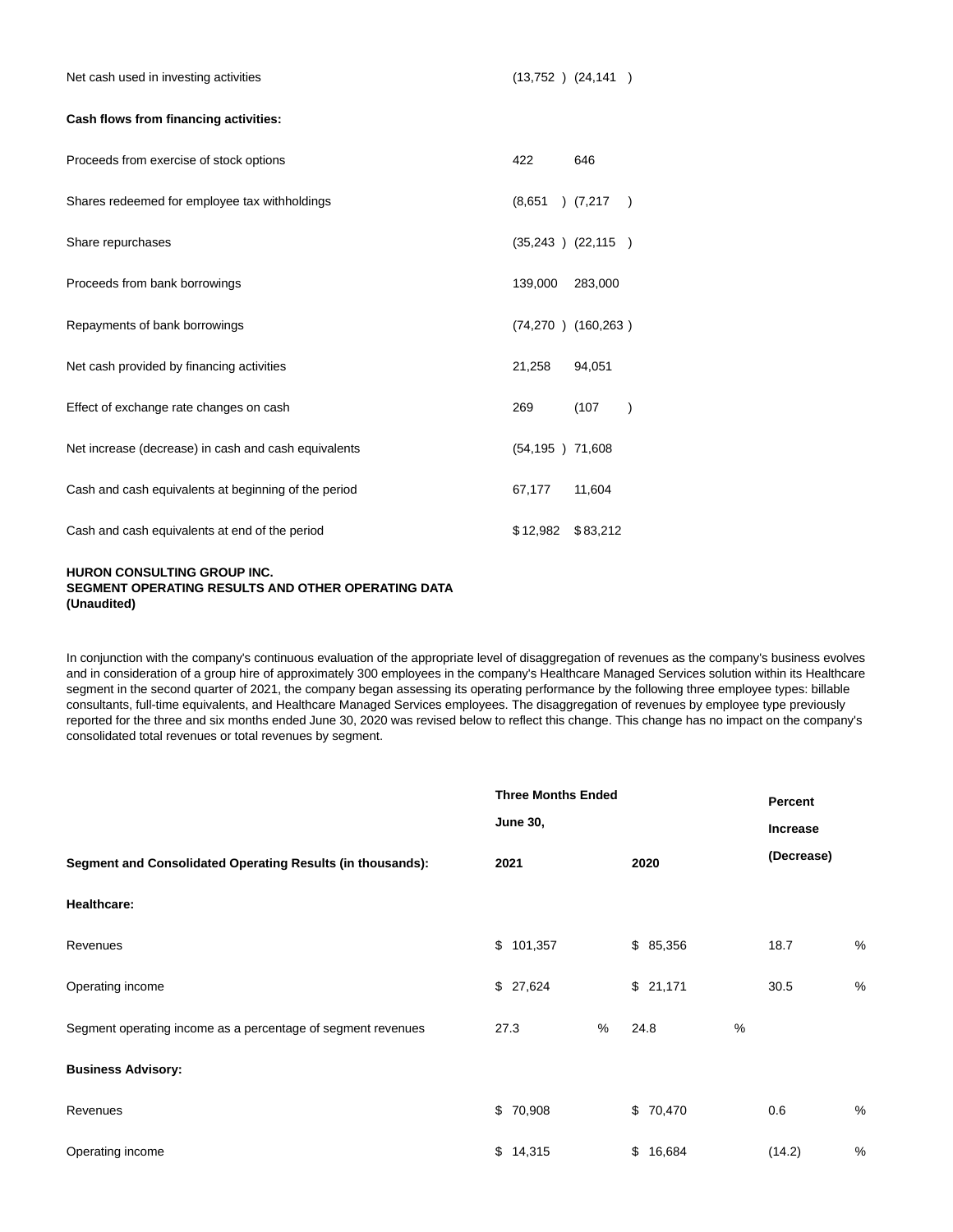| Segment operating income as a percentage of segment revenues | 20.2       | %    | 23.7       | %    |        |      |
|--------------------------------------------------------------|------------|------|------------|------|--------|------|
| <b>Education:</b>                                            |            |      |            |      |        |      |
| Revenues                                                     | \$57,861   |      | \$62,031   |      | (6.7)  | $\%$ |
| Operating income                                             | \$13,770   |      | \$16,128   |      | (14.6) | $\%$ |
| Segment operating income as a percentage of segment revenues | 23.8       | $\%$ | 26.0       | $\%$ |        |      |
| <b>Total Company:</b>                                        |            |      |            |      |        |      |
| Revenues                                                     | \$230,126  |      | \$ 217,857 |      | 5.6    | $\%$ |
| Reimbursable expenses                                        | 3,252      |      | 2,970      |      | 9.5    | $\%$ |
| Total revenues and reimbursable expenses                     | \$ 233,378 |      | \$ 220,827 |      | 5.7    | $\%$ |
| <b>Statements of Operations reconciliation:</b>              |            |      |            |      |        |      |
| Segment operating income                                     | \$ 55,709  |      | \$53,983   |      | 3.2    | $\%$ |
| Items not allocated at the segment level:                    |            |      |            |      |        |      |
| Other operating expenses                                     | 34,325     |      | 31,638     |      | 8.5    | $\%$ |
| Depreciation and amortization                                | 5,255      |      | 6,391      |      | (17.8) | $\%$ |
| Total operating income                                       | 16,129     |      | 15,954     |      | 1.1    | $\%$ |
| Other income, net                                            | 122        |      | 1,032      |      | (88.2) | $\%$ |
| Income from continuing operations before taxes               | \$16,251   |      | \$16,986   |      | (4.3)  | $\%$ |
| <b>Other Operating Data:</b>                                 |            |      |            |      |        |      |
| Number of billable consultants (at period end) (2):          |            |      |            |      |        |      |
| Healthcare                                                   | 779        |      | 855        |      | (8.9)  | $\%$ |
| <b>Business Advisory</b>                                     | 1,093      |      | 943        |      | 15.9   | $\%$ |
| Education                                                    | 746        |      | 780        |      | (4.4)  | $\%$ |
| Total                                                        | 2,618      |      | 2,578      |      | 1.6    | $\%$ |
| Average number of billable consultants (for the period) (2): |            |      |            |      |        |      |
| Healthcare                                                   | 798        |      | 876        |      |        |      |
| <b>Business Advisory</b>                                     | 1,094      |      | 925        |      |        |      |
| Education                                                    | 736        |      | 787        |      |        |      |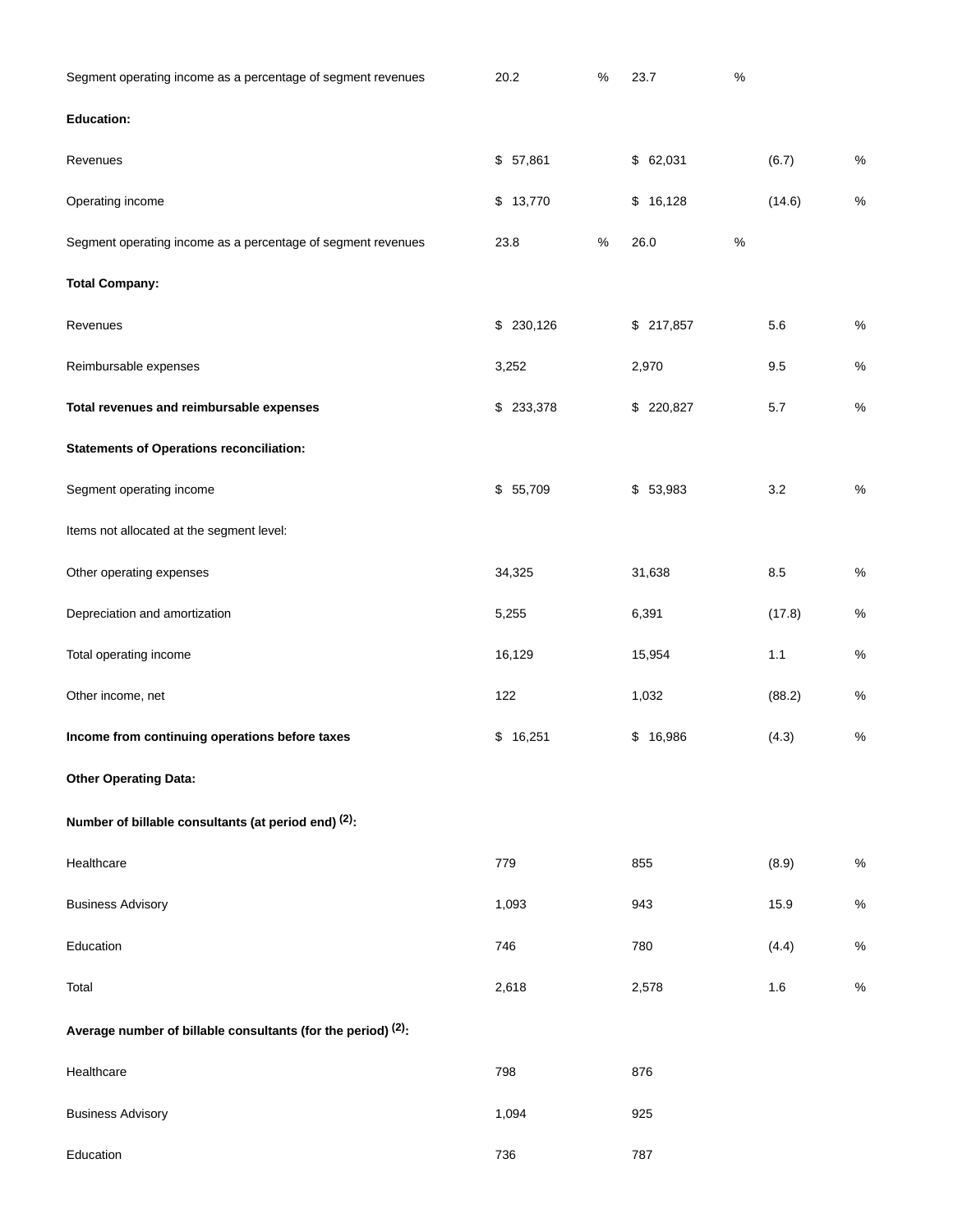## **SEGMENT OPERATING RESULTS AND OTHER OPERATING DATA (CONTINUED)**

|                                                               | <b>Three Months Ended</b><br><b>June 30,</b> |  |        |               |
|---------------------------------------------------------------|----------------------------------------------|--|--------|---------------|
| <b>Other Operating Data (continued):</b>                      | 2021                                         |  | 2020   |               |
| Billable consultant utilization rate (3):                     |                                              |  |        |               |
| Healthcare                                                    | 75.7                                         |  | % 67.6 | %             |
| <b>Business Advisory</b>                                      | 70.4                                         |  | % 75.8 | %             |
| Education                                                     | 75.2                                         |  | % 73.4 | %             |
| Total                                                         | 73.3                                         |  | % 72.4 | $\frac{0}{0}$ |
| Billable consultant average billing rate per hour (4):        |                                              |  |        |               |
| Healthcare                                                    | \$251                                        |  | \$208  |               |
| Business Advisory (5)                                         | \$185                                        |  | \$201  |               |
| Education                                                     | \$189                                        |  | \$191  |               |
| Total <sup>(5)</sup>                                          | \$206                                        |  | \$200  |               |
| Revenue per billable consultant (in thousands):               |                                              |  |        |               |
| Healthcare                                                    | \$84                                         |  | \$63   |               |
| <b>Business Advisory</b>                                      | \$60                                         |  | \$73   |               |
| Education                                                     | \$67                                         |  | \$68   |               |
| Total                                                         | \$69                                         |  | \$68   |               |
| Average number of full-time equivalents (for the period) (6): |                                              |  |        |               |
| Healthcare                                                    | 162                                          |  | 186    |               |
| <b>Business Advisory</b>                                      | 55                                           |  | 25     |               |
| Education                                                     | 40                                           |  | 60     |               |
| Total                                                         | 257                                          |  | 271    |               |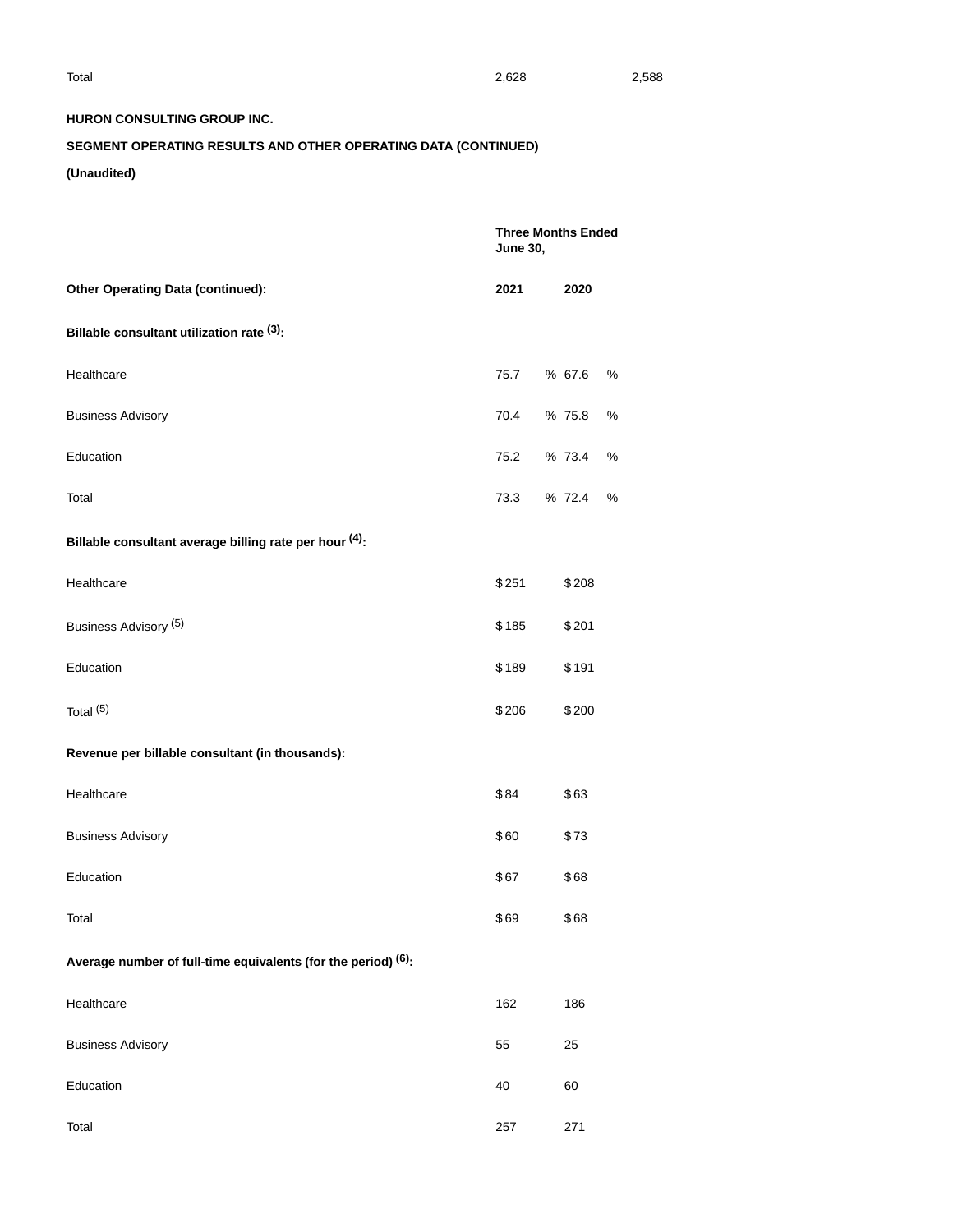## **Revenue per full-time equivalent (in thousands):**

| Healthcare                                                                   |                         | \$127     | \$123           |            |
|------------------------------------------------------------------------------|-------------------------|-----------|-----------------|------------|
| <b>Business Advisory</b>                                                     |                         | \$88      | \$128           |            |
| Education                                                                    |                         | \$214     | \$147           |            |
| Total                                                                        |                         | \$132     | \$129           |            |
| Healthcare Managed Services Employees <sup>(7)</sup> :                       |                         |           |                 |            |
| Total revenues (in thousands)                                                |                         | \$14,049  | \$7,285         |            |
| Average number of Healthcare Managed Services employees (for the period) 431 |                         |           | 94              |            |
| HURON CONSULTING GROUP INC.                                                  |                         |           |                 |            |
| SEGMENT OPERATING RESULTS AND OTHER OPERATING DATA (CONTINUED)               |                         |           |                 |            |
| (Unaudited)                                                                  |                         |           |                 |            |
|                                                                              | <b>Six Months Ended</b> |           | <b>Percent</b>  |            |
|                                                                              | <b>June 30,</b>         |           | <b>Increase</b> |            |
| Segment and Consolidated Operating Results (in thousands): 2021              |                         | 2020      |                 | (Decrease) |
| Healthcare:                                                                  |                         |           |                 |            |
| Revenues                                                                     | \$181,079               | \$180,934 | 0.1             | %          |
| Operating income                                                             | \$48,108                | \$45,221  | 6.4             | %          |

| Segment operating income as a percentage of segment revenues 26.6 |           | % 25.0    | % |        |               |
|-------------------------------------------------------------------|-----------|-----------|---|--------|---------------|
| <b>Business Advisory:</b>                                         |           |           |   |        |               |
| Revenues                                                          | \$143,775 | \$135,375 |   | 6.2    | %             |
| Operating income                                                  | \$27,392  | \$26,526  |   | 3.3    | %             |
| Segment operating income as a percentage of segment revenues 19.1 |           | % 19.6    | % |        |               |
| <b>Education:</b>                                                 |           |           |   |        |               |
| Revenues                                                          | \$108,485 | \$124,167 |   | (12.6) | $\frac{9}{6}$ |

Operating income **\$22,423** \$29,244 (23.3 )% Segment operating income as a percentage of segment revenues 20.7 % 23.6 %

**Total Company:**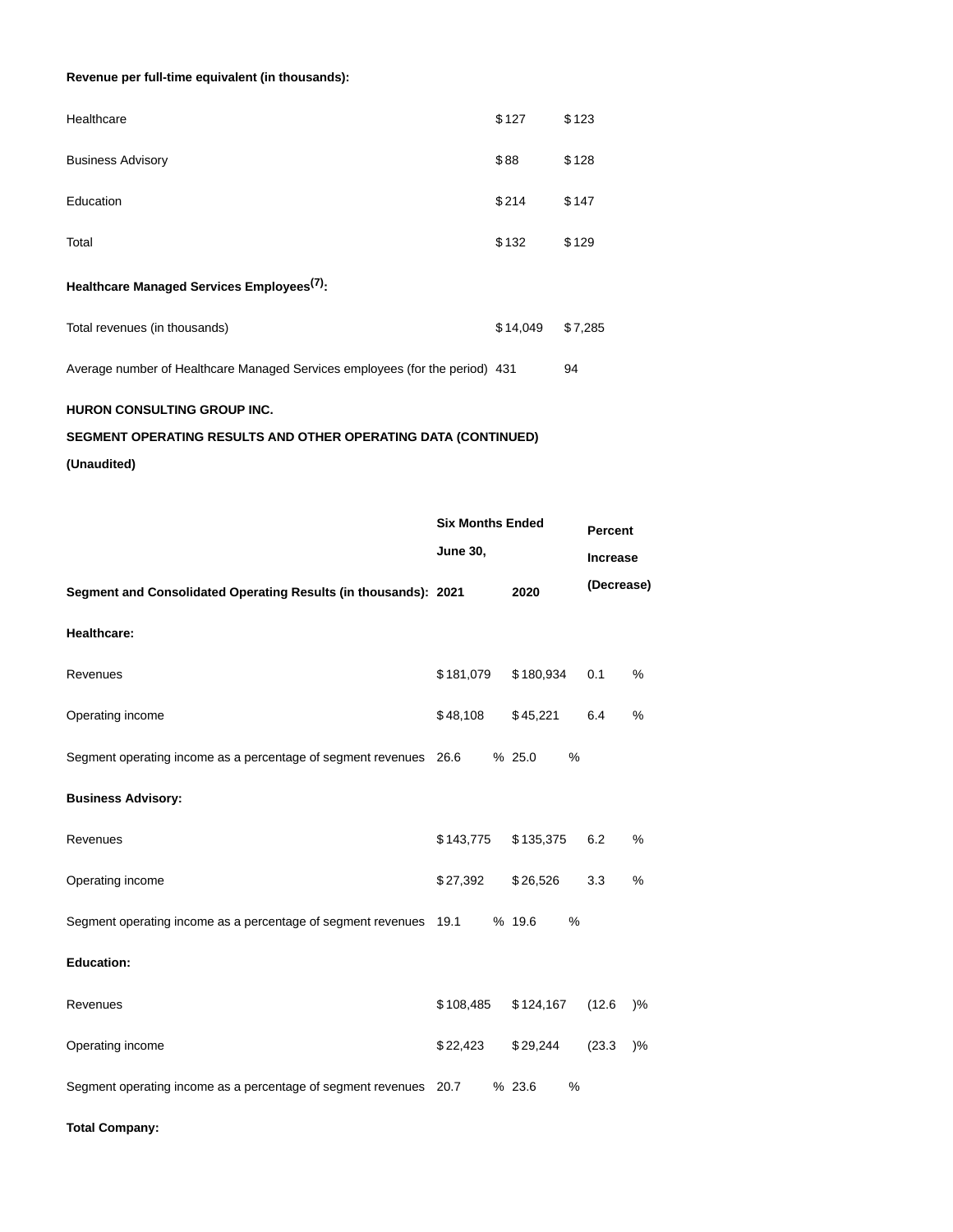| Revenues                                                     | \$433,339             | \$440,476                | (1.6)   | $)\%$ |
|--------------------------------------------------------------|-----------------------|--------------------------|---------|-------|
| Reimbursable expenses                                        | 5,186                 | 22,273                   | (76.7)  | )%    |
| Total revenues and reimbursable expenses                     | \$438,525             | \$462,749                | (5.2)   | )%    |
| <b>Statements of Operations reconciliation:</b>              |                       |                          |         |       |
| Segment operating income                                     | \$97,923              | \$100,991                | (3.0)   | )%    |
| Items not allocated at the segment level:                    |                       |                          |         |       |
| Other operating expenses                                     | 63,162                | 58,784                   | 7.4     | %     |
| Litigation and other losses (gains)                          | 42                    | (150)<br>$\mathcal{L}$   | (128.0) | )%    |
| Depreciation and amortization                                | 10,350                | 12,438                   | (16.8)  | )%    |
| Goodwill impairment charges (1)                              |                       | 59,816                   | N/M     |       |
| Total operating income (loss)                                | 24,369                | (29, 897)<br>$\lambda$   | N/M     |       |
| Other expense, net                                           | (1, 177)<br>$\lambda$ | (6,605)<br>$\mathcal{L}$ | (82.2)  | )%    |
| Income (loss) from continuing operations before taxes        | \$23,192              | \$(36,502)               | N/M     |       |
| <b>Other Operating Data:</b>                                 |                       |                          |         |       |
| Number of billable consultants (at period end) (2):          |                       |                          |         |       |
| Healthcare                                                   | 779                   | 855                      | (8.9)   | )%    |
| <b>Business Advisory</b>                                     | 1,093                 | 943                      | 15.9    | %     |
| Education                                                    | 746                   | 780                      | (4.4)   | )%    |
| Total                                                        | 2,618                 | 2,578                    | 1.6     | $\%$  |
| Average number of billable consultants (for the period) (2): |                       |                          |         |       |
| Healthcare                                                   | 808                   | 887                      |         |       |
| <b>Business Advisory</b>                                     |                       |                          |         |       |
|                                                              | 1,087                 | 922                      |         |       |
| Education                                                    | 734                   | 782                      |         |       |

**SEGMENT OPERATING RESULTS AND OTHER OPERATING DATA (CONTINUED)**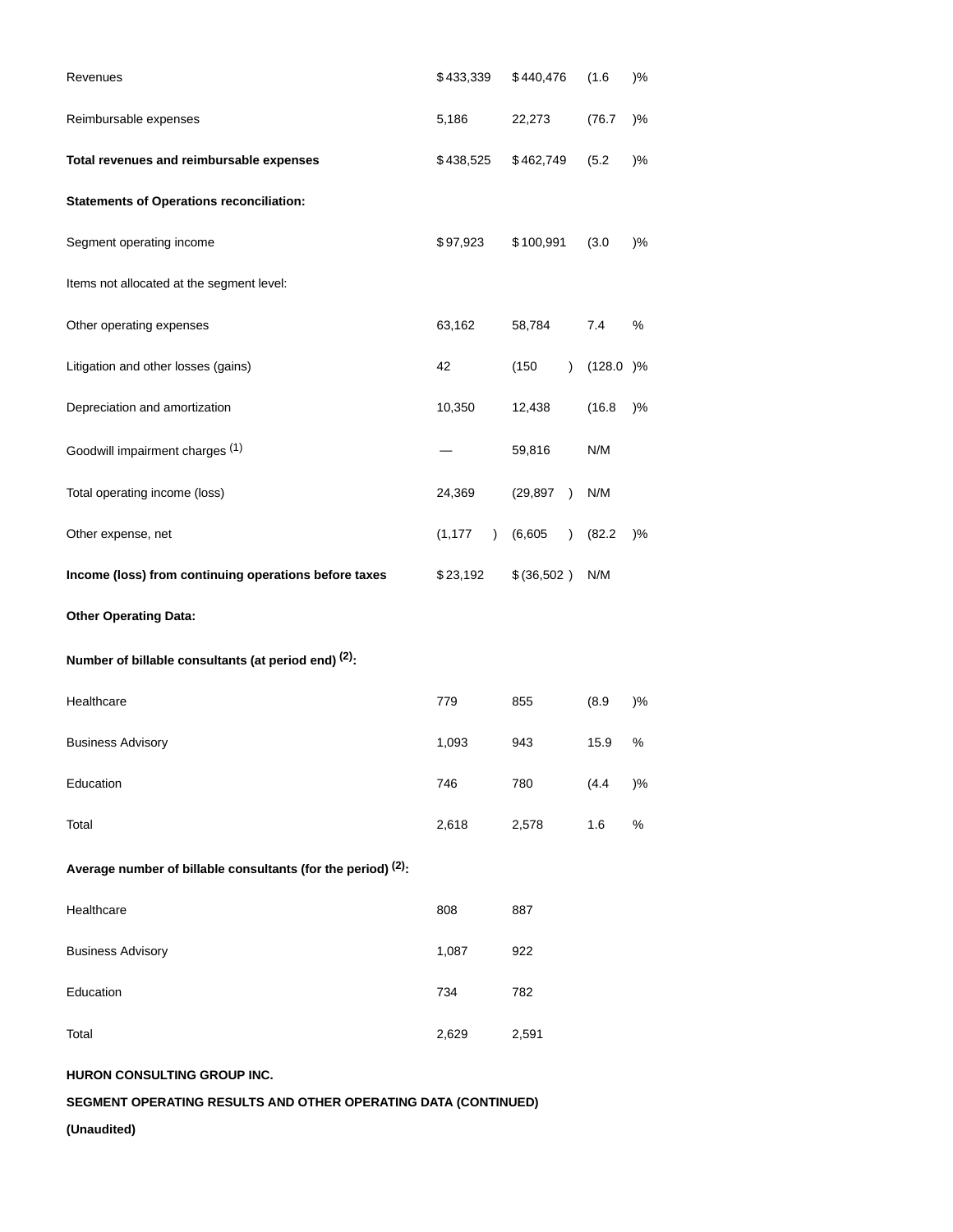| <b>Six Months Ended</b><br>June 30,                           |       |  |        |   |
|---------------------------------------------------------------|-------|--|--------|---|
| <b>Other Operating Data (continued):</b>                      | 2021  |  | 2020   |   |
| Billable consultant utilization rate (3):                     |       |  |        |   |
| Healthcare                                                    | 71.7  |  | %69.6  | % |
| <b>Business Advisory</b>                                      | 69.5  |  | % 73.7 | % |
| Education                                                     | 72.7  |  | % 74.8 | % |
| Total                                                         | 71.1  |  | %72.7  | % |
| Billable consultant average billing rate per hour (4):        |       |  |        |   |
| Healthcare                                                    | \$233 |  | \$212  |   |
| Business Advisory (5)                                         | \$194 |  | \$199  |   |
| Education                                                     | \$182 |  | \$189  |   |
| Total <sup>(5)</sup>                                          | \$202 |  | \$200  |   |
| Revenue per billable consultant (in thousands):               |       |  |        |   |
| Healthcare                                                    | \$147 |  | \$132  |   |
| <b>Business Advisory</b>                                      | \$125 |  | \$140  |   |
| Education                                                     | \$125 |  | \$136  |   |
| Total                                                         | \$132 |  | \$136  |   |
| Average number of full-time equivalents (for the period) (6): |       |  |        |   |
| Healthcare                                                    | 158   |  | 187    |   |
| <b>Business Advisory</b>                                      | 45    |  | 22     |   |
| Education                                                     | 38    |  | 60     |   |
| Total                                                         | 241   |  | 269    |   |
| Revenue per full-time equivalent (in thousands):              |       |  |        |   |
| Healthcare                                                    | \$257 |  | \$261  |   |
| <b>Business Advisory</b>                                      | \$176 |  | \$275  |   |
| Education                                                     | \$441 |  | \$292  |   |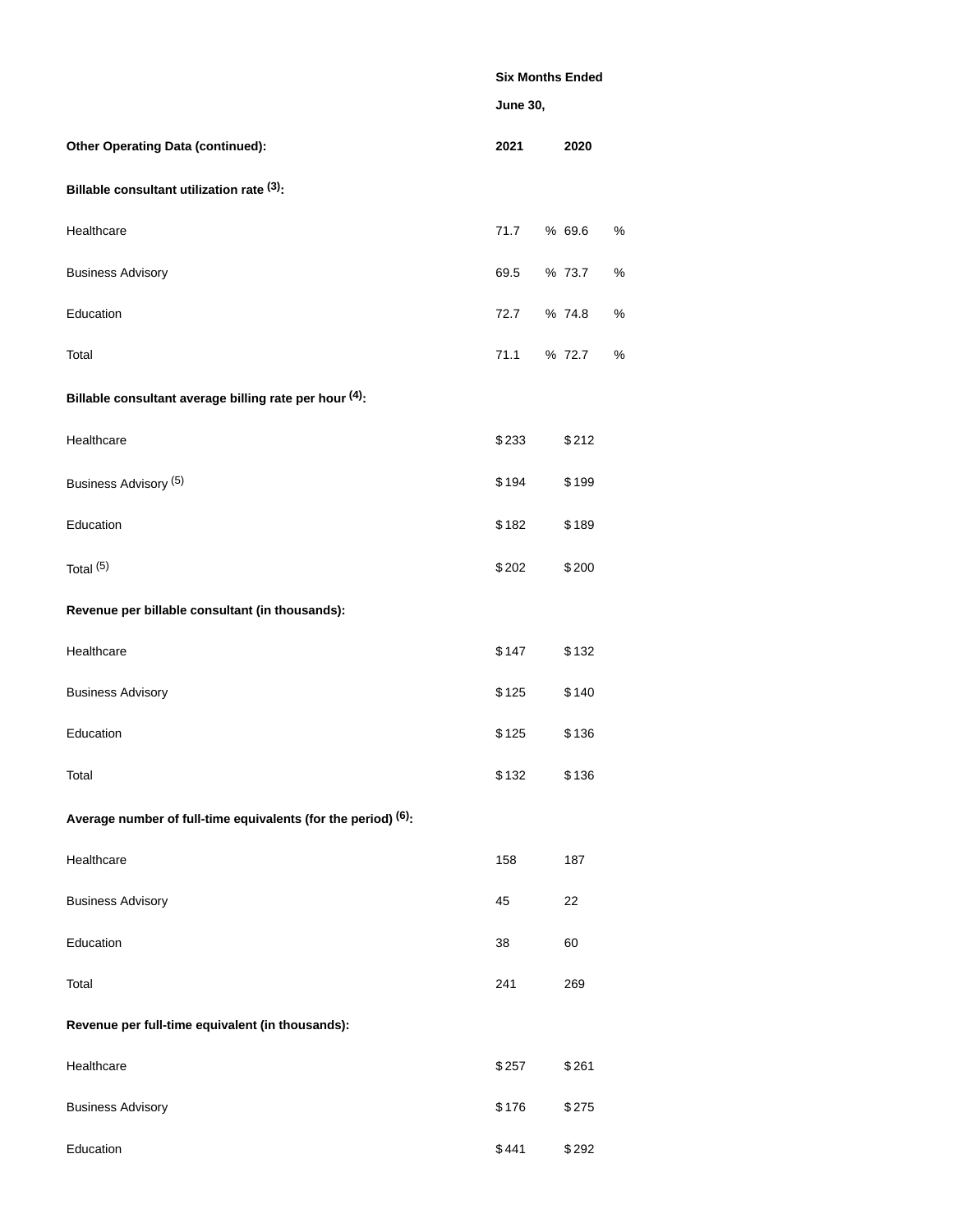| Total                                                  | \$271    | \$269    |
|--------------------------------------------------------|----------|----------|
| Healthcare Managed Services Employees <sup>(7)</sup> : |          |          |
| Total revenues (in thousands)                          | \$21.797 | \$15,069 |

Average number of Healthcare Managed Services employees (for the period) 270 93

(1) The non-cash goodwill impairment charges are not allocated at the segment level because the underlying goodwill asset is reflective of our<br>corporate investment in the segments. We do not include the impact of goodwill

(2) Consists of our consulting professionals who provide consulting services and generate revenues based on the number of hours worked.

(3) period by the total available working hours for these consultants during the same period, assuming a forty-hour work week, less paid holidays and Utilization rate for billable consultants is calculated by dividing the number of hours billable consultants worked on client assignments during a vacation days.

(4) Average billing rate per hour for our billable consultants is calculated by dividing revenues for a period by the number of hours worked on client<br>assignments during the same period.

(5) hour for the Business Advisory segment would have been \$201 and \$220 for the three months ended June 30, 2021 and 2020, respectively; and The Business Advisory segment includes operations of Huron Eurasia India. Absent the impact of Huron Eurasia India, the average billing rate per \$211 and \$222 for the six months ended June 30, 2021 and 2020, respectively.

Absent the impact of Huron Eurasia India, Huron's consolidated average billing rate per hour would have been \$213 and \$207 for the three months ended June 30, 2021 and 2020, respectively; and \$209 and \$208 for the six months ended June 30, 2021 and 2020, respectively.

Consists of employees who manage and provide revenue cycle billing, collections, insurance verification and change integrity services to our  $(7)$  bealthcare clients.

N/M - Not Meaningful

#### **HURON CONSULTING GROUP INC.**

\_\_\_\_\_\_\_\_\_\_\_\_\_\_\_\_\_\_\_\_\_\_\_\_\_\_\_

#### **RECONCILIATION OF NET INCOME (LOSS) FROM CONTINUING OPERATIONS**

#### **TO ADJUSTED EARNINGS BEFORE INTEREST, TAXES, DEPRECIATION AND AMORTIZATION (8)**

- **(In thousands)**
- **(Unaudited)**

|                                              | <b>Three Months Ended</b> |           | <b>Six Months Ended</b> |            |  |
|----------------------------------------------|---------------------------|-----------|-------------------------|------------|--|
|                                              | <b>June 30,</b>           |           | <b>June 30,</b>         |            |  |
|                                              | 2021                      | 2020      | 2021                    | 2020       |  |
| <b>Revenues</b>                              | \$230,126                 | \$217.857 | \$433,339               | \$440,476  |  |
| Net income (loss) from continuing operations | \$12,797                  | \$13,572  | \$18,202                | \$(28,701) |  |

Add back:

<sup>(6)</sup> Consists of coaches and their support staff within the Culture and Organizational Excellence solution, consultants who work variable schedules as<br>(6) pooded by clients, and full time service needed by clients, and full-time employees who provide software support and maintenance services to clients.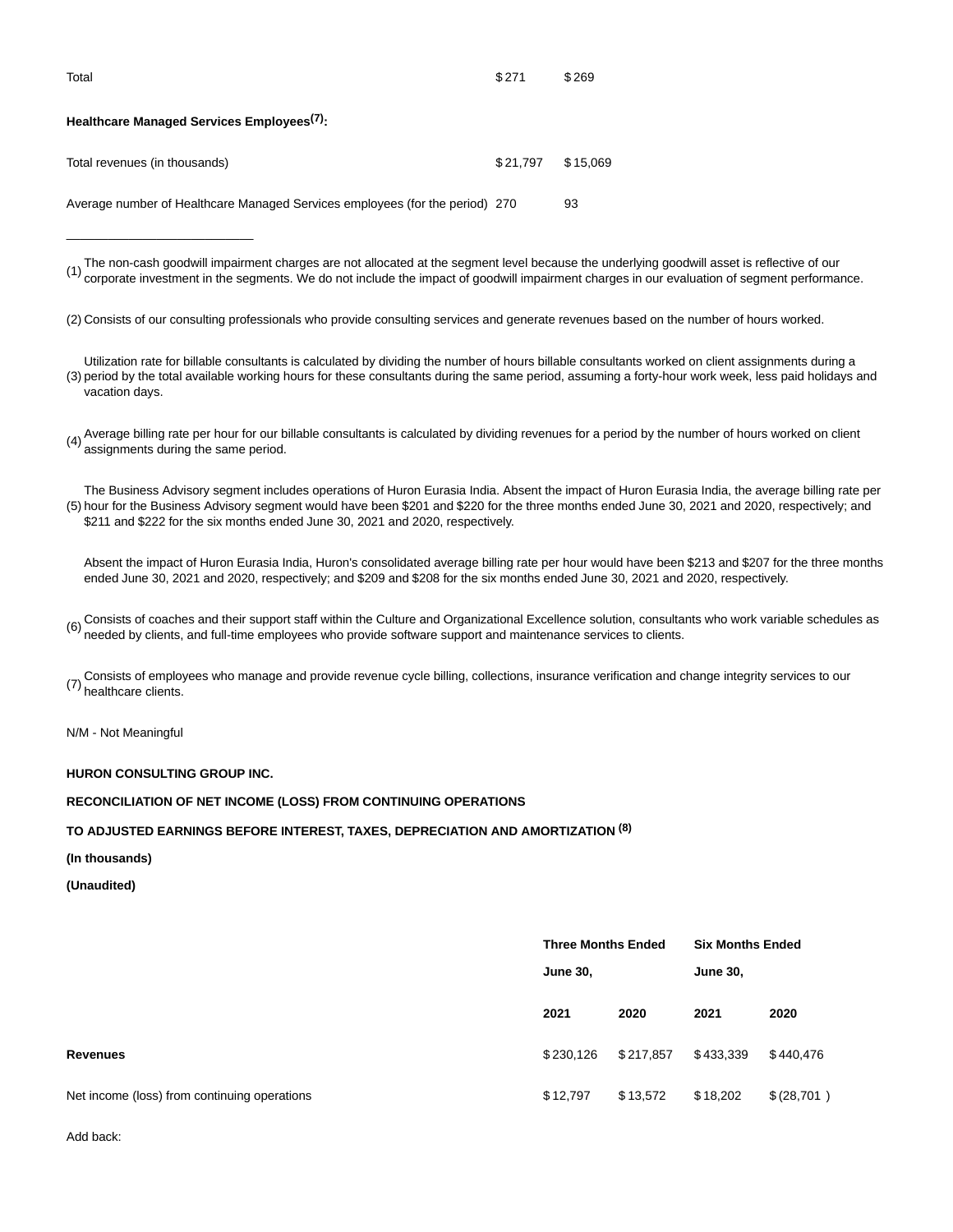| Income tax expense (benefit)                                                              | 3,454    |               | 3,414    | 4,990    | (7, 801) |   |
|-------------------------------------------------------------------------------------------|----------|---------------|----------|----------|----------|---|
| Interest expense, net of interest income                                                  | 2,029    |               | 2,916    | 3,748    | 5,257    |   |
| Depreciation and amortization                                                             | 6,555    |               | 7,527    | 13,106   | 14,942   |   |
| Earnings (loss) before interest, taxes, depreciation and amortization (EBITDA) (8) 24,835 |          |               | 27,429   | 40,046   | (16,303) |   |
| Add back:                                                                                 |          |               |          |          |          |   |
| Restructuring and other charges                                                           | 861      |               | 109      | 1,489    | 2,567    |   |
| Litigation and other losses (gains)                                                       |          |               |          | 42       | (150)    |   |
| Goodwill impairment charges                                                               |          |               |          |          | 59,816   |   |
| Loss on sale of business                                                                  |          |               |          |          | 102      |   |
| Transaction-related expenses                                                              | (29)     |               |          | 141      |          |   |
| Foreign currency transaction losses (gains), net                                          | (48)     | $\mathcal{L}$ | (81)     | 355      | 439      |   |
| Adjusted EBITDA (8)                                                                       | \$25,619 |               | \$27,457 | \$42,073 | \$46,471 |   |
| Adjusted EBITDA as a percentage of revenues (8)                                           | 11.1     |               | % 12.6   | % 9.7    | % 10.6   | % |

**RECONCILIATION OF NET INCOME (LOSS) FROM CONTINUING OPERATIONS**

**TO ADJUSTED NET INCOME FROM CONTINUING OPERATIONS (8)**

**(In thousands, except per share amounts)**

|                                                              | Three Months Ended Six Months Ended |          |                 |             |  |
|--------------------------------------------------------------|-------------------------------------|----------|-----------------|-------------|--|
|                                                              | <b>June 30,</b>                     |          | <b>June 30,</b> |             |  |
|                                                              | 2021                                | 2020     | 2021            | 2020        |  |
| Net income (loss) from continuing operations                 | \$12,797                            | \$13,572 | \$18,202        | \$ (28,701) |  |
| Weighted average shares - diluted                            | 21,871                              | 22,116   | 22,105          | 21,848      |  |
| Diluted earnings (loss) per share from continuing operations | \$0.59                              | \$0.61   | \$0.82          | \$(1.31)    |  |
| Add back:                                                    |                                     |          |                 |             |  |
| Amortization of intangible assets                            | 2,289                               | 3,194    | 4,688           | 6,403       |  |
| Restructuring and other charges                              | 861                                 | 109      | 1,489           | 2,567       |  |
| Litigation and other losses (gains)                          |                                     |          | 42              | (150)       |  |